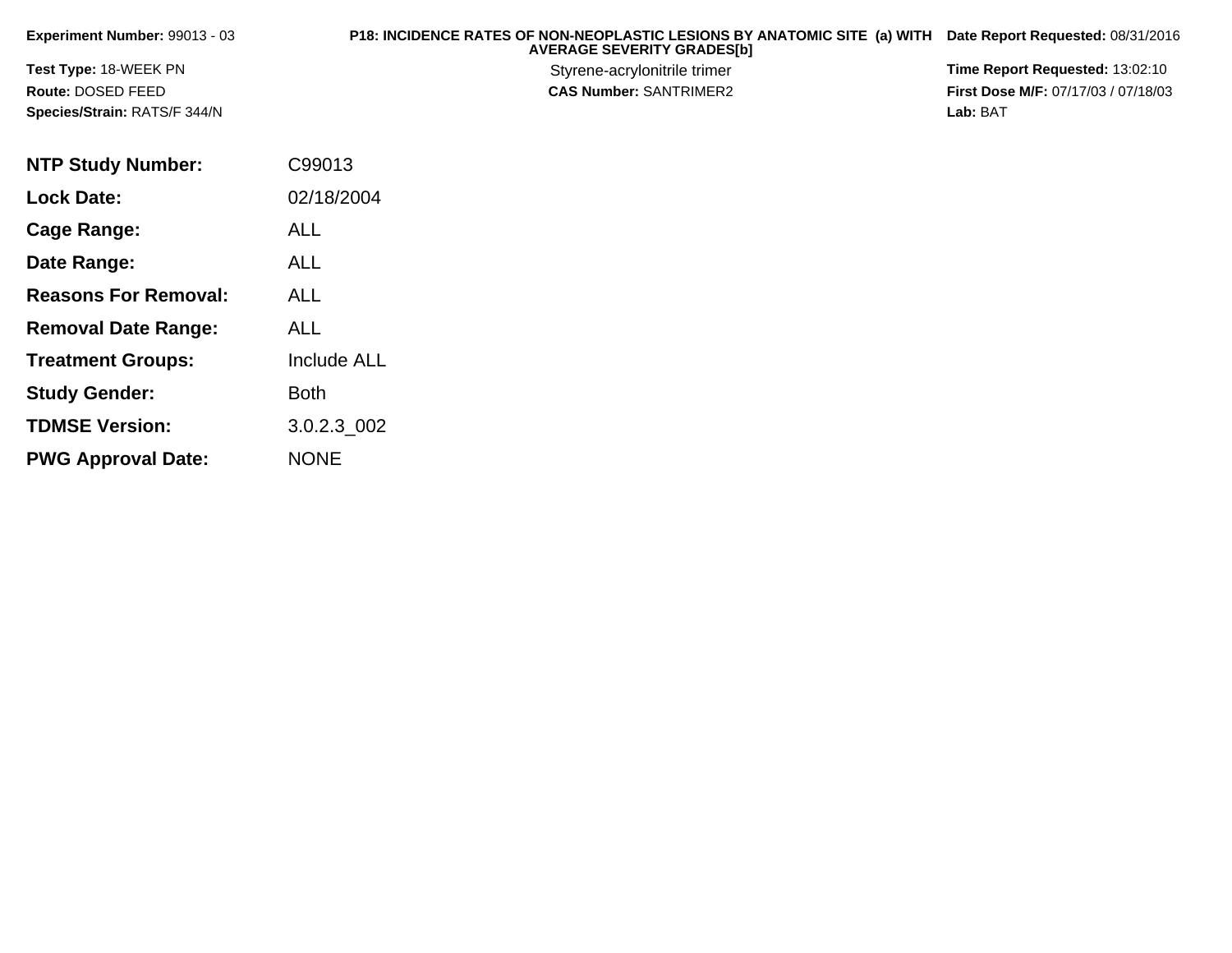| Experiment Number: 99013 - 03                                                |                | P18: INCIDENCE RATES OF NON-NEOPLASTIC LESIONS BY ANATOMIC SITE (a) WITH Date Report Requested: 08/31/2016 |                |                                     |                |                 |  |
|------------------------------------------------------------------------------|----------------|------------------------------------------------------------------------------------------------------------|----------------|-------------------------------------|----------------|-----------------|--|
| Test Type: 18-WEEK PN                                                        |                | Styrene-acrylonitrile trimer                                                                               |                | Time Report Requested: 13:02:10     |                |                 |  |
| Route: DOSED FEED                                                            |                | <b>CAS Number: SANTRIMER2</b>                                                                              |                | First Dose M/F: 07/17/03 / 07/18/03 |                |                 |  |
| Species/Strain: RATS/F 344/N                                                 |                |                                                                                                            |                |                                     |                |                 |  |
| <b>FISCHER 344 RATS MALE</b>                                                 | 0 PPM          | <b>100 PPM</b>                                                                                             | <b>200 PPM</b> | <b>400 PPM</b>                      | <b>800 PPM</b> | <b>1600 PPM</b> |  |
| <b>Disposition Summary</b>                                                   |                |                                                                                                            |                |                                     |                |                 |  |
| <b>Animals Initially In Study</b><br><b>Early Deaths</b><br><b>Survivors</b> | 10             | 10                                                                                                         | 10             | 10                                  | 10             | 10              |  |
| <b>Terminal Sacrifice</b><br><b>Animals Examined Microscopically</b>         | 10<br>10       | 10                                                                                                         | 10             | 10                                  | 10             | 10<br>10        |  |
| <b>ALIMENTARY SYSTEM</b>                                                     |                |                                                                                                            |                |                                     |                |                 |  |
| Esophagus                                                                    | (10)           | (0)                                                                                                        | (0)            | (0)                                 | (0)            | (10)            |  |
| Intestine Large, Cecum                                                       | (10)           | (0)                                                                                                        | (0)            | (0)                                 | (0)            | (10)            |  |
| Intestine Large, Colon                                                       | (10)           | (0)                                                                                                        | (0)            | (0)                                 | (0)            | (10)            |  |
| Intestine Large, Rectum                                                      | (10)           | (0)                                                                                                        | (0)            | (0)                                 | (0)            | (10)            |  |
| Intestine Small, Duodenum                                                    | (10)           | (0)                                                                                                        | (0)            | (0)                                 | (0)            | (10)            |  |
| Intestine Small, Ileum                                                       | (10)           | (0)                                                                                                        | (0)            | (0)                                 | (0)            | (10)            |  |
| Intestine Small, Jejunum                                                     | (10)           | (0)                                                                                                        | (0)            | (0)                                 | (0)            | (10)            |  |
| Liver                                                                        | (10)           | (0)                                                                                                        | (0)            | (0)                                 | (0)            | (10)            |  |
| Clear Cell Focus                                                             | $\overline{2}$ |                                                                                                            |                |                                     |                |                 |  |
| Inflammation, Chronic                                                        | 10 [1.0]       |                                                                                                            |                |                                     |                | 10 [1.0]        |  |
| Pancreas                                                                     | (10)           | (0)                                                                                                        | (0)            | (0)                                 | (0)            | (10)            |  |
| Atrophy                                                                      |                |                                                                                                            |                |                                     |                | 1[1.0]          |  |
| <b>Basophilic Focus</b>                                                      | 1[1.0]         |                                                                                                            |                |                                     |                |                 |  |
| Infiltration Cellular, Mononuclear Cell                                      | 6[1.0]         |                                                                                                            |                |                                     |                | 3[1.0]          |  |
| <b>Salivary Glands</b>                                                       | (10)           | (0)                                                                                                        | (0)            | (0)                                 | (0)            | (10)            |  |
| Stomach, Forestomach                                                         | (10)           | (0)                                                                                                        | (0)            | (0)                                 | (0)            | (10)            |  |
| Stomach, Glandular                                                           | (10)           | (0)                                                                                                        | (0)            | (0)                                 | (0)            | (10)            |  |
| Glands, Ectasia                                                              | 1[1.0]         |                                                                                                            |                |                                     |                |                 |  |
| CARDIOVASCULAR SYSTEM                                                        |                |                                                                                                            |                |                                     |                |                 |  |
| <b>Blood Vessel</b>                                                          | (10)           | (0)                                                                                                        | (0)            | (0)                                 | (0)            | (10)            |  |
| Heart                                                                        | (10)           | (0)                                                                                                        | (0)            | (0)                                 | (0)            | (10)            |  |
| Cardiomyopathy                                                               | 10 [1.0]       |                                                                                                            |                |                                     |                | 10 [1.1]        |  |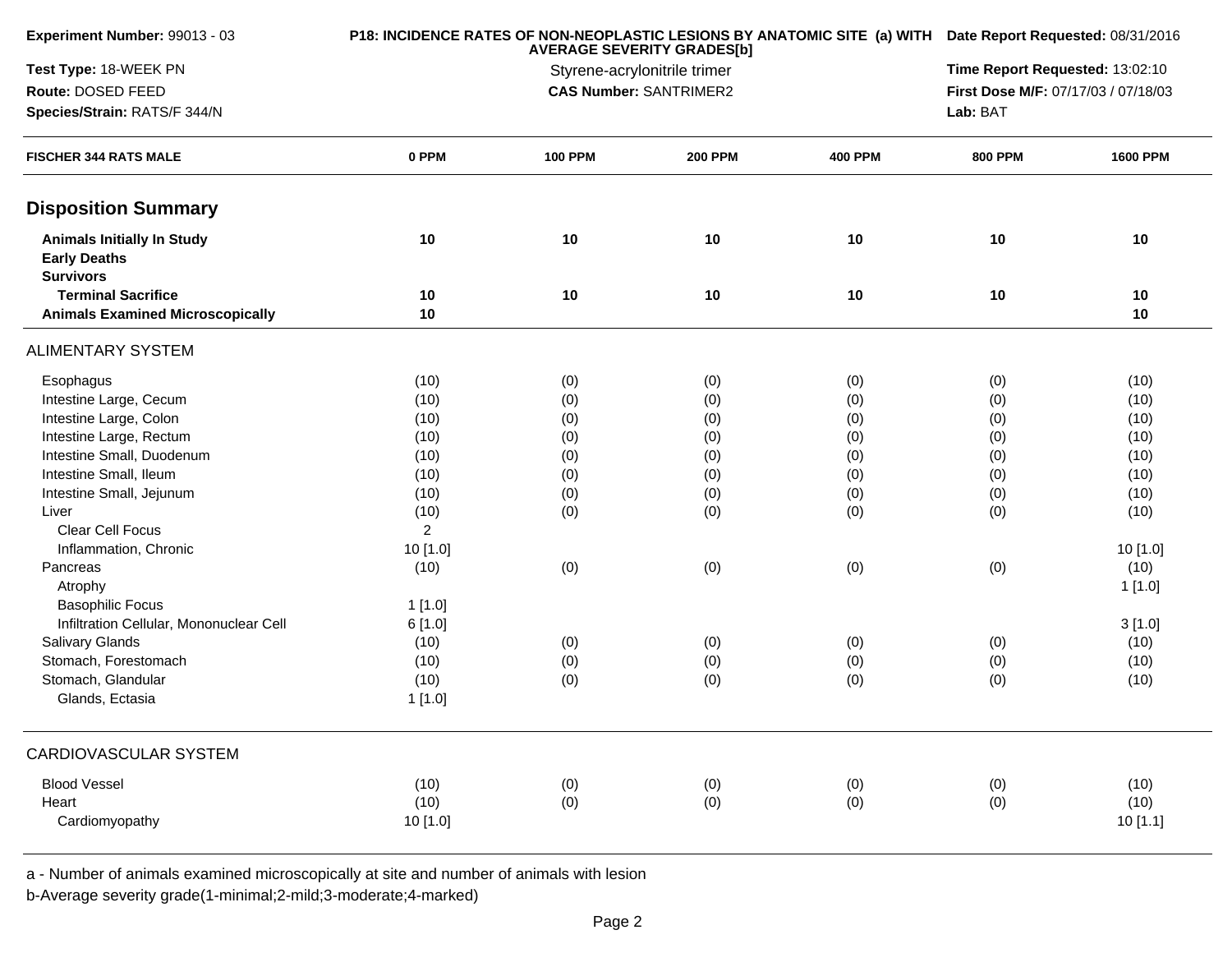| Experiment Number: 99013 - 03                                    |        | P18: INCIDENCE RATES OF NON-NEOPLASTIC LESIONS BY ANATOMIC SITE (a) WITH Date Report Requested: 08/31/2016<br><b>AVERAGE SEVERITY GRADES[b]</b><br>Styrene-acrylonitrile trimer |                |                                     |                |                 |
|------------------------------------------------------------------|--------|---------------------------------------------------------------------------------------------------------------------------------------------------------------------------------|----------------|-------------------------------------|----------------|-----------------|
| Test Type: 18-WEEK PN                                            |        |                                                                                                                                                                                 |                |                                     |                |                 |
| Route: DOSED FEED                                                |        | <b>CAS Number: SANTRIMER2</b>                                                                                                                                                   |                | First Dose M/F: 07/17/03 / 07/18/03 |                |                 |
| Species/Strain: RATS/F 344/N                                     |        |                                                                                                                                                                                 |                |                                     | Lab: BAT       |                 |
| <b>FISCHER 344 RATS MALE</b>                                     | 0 PPM  | <b>100 PPM</b>                                                                                                                                                                  | <b>200 PPM</b> | <b>400 PPM</b>                      | <b>800 PPM</b> | <b>1600 PPM</b> |
| <b>ENDOCRINE SYSTEM</b>                                          |        |                                                                                                                                                                                 |                |                                     |                |                 |
| <b>Adrenal Cortex</b><br>Infiltration Cellular, Mononuclear Cell | (10)   | (0)                                                                                                                                                                             | (0)            | (0)                                 | (0)            | (10)<br>1[1.0]  |
| Adrenal Medulla                                                  | (10)   | (0)                                                                                                                                                                             | (0)            | (0)                                 | (0)            | (10)            |
| Parathyroid Gland                                                | (10)   | (0)                                                                                                                                                                             | (0)            | (0)                                 | (0)            | (8)             |
| <b>Pituitary Gland</b>                                           | (10)   | (0)                                                                                                                                                                             | (0)            | (0)                                 | (0)            | (10)            |
| Hemorrhage                                                       | 1[1.0] |                                                                                                                                                                                 |                |                                     |                |                 |
| <b>Thyroid Gland</b>                                             | (10)   | (0)                                                                                                                                                                             | (0)            | (0)                                 | (0)            | (10)            |
| <b>GENERAL BODY SYSTEM</b>                                       |        |                                                                                                                                                                                 |                |                                     |                |                 |
| None                                                             |        |                                                                                                                                                                                 |                |                                     |                |                 |
| <b>GENITAL SYSTEM</b>                                            |        |                                                                                                                                                                                 |                |                                     |                |                 |
| Epididymis                                                       | (10)   | (0)                                                                                                                                                                             | (0)            | (0)                                 | (0)            | (10)            |
| Inflammation, Chronic Active                                     | 1[1.0] |                                                                                                                                                                                 |                |                                     |                |                 |
| <b>Preputial Gland</b>                                           | (10)   | (0)                                                                                                                                                                             | (0)            | (0)                                 | (0)            | (10)            |
| Inflammation                                                     | 6[1.2] |                                                                                                                                                                                 |                |                                     |                | 5[1.0]          |
| Prostate                                                         | (10)   | (0)                                                                                                                                                                             | (0)            | (0)                                 | (0)            | (10)            |
| <b>Seminal Vesicle</b>                                           | (10)   | (0)                                                                                                                                                                             | (0)            | (0)                                 | (0)            | (10)            |
| <b>Testes</b>                                                    | (10)   | (0)                                                                                                                                                                             | (0)            | (0)                                 | (0)            | (10)            |
| Germinal Epithelium, Degeneration                                | 1[1.0] |                                                                                                                                                                                 |                |                                     |                |                 |
| <b>HEMATOPOIETIC SYSTEM</b>                                      |        |                                                                                                                                                                                 |                |                                     |                |                 |
| <b>Bone Marrow</b>                                               | (10)   | (0)                                                                                                                                                                             | (0)            | (0)                                 | (0)            | (10)            |
| Lymph Node                                                       | (1)    | (0)                                                                                                                                                                             | (0)            | (0)                                 | (0)            | (0)             |
| Lymph Node, Mesenteric                                           | (10)   | (0)                                                                                                                                                                             | (0)            | (0)                                 | (0)            | (10)            |
| Inflammation, Granulomatous                                      | 1[1.0] |                                                                                                                                                                                 |                |                                     |                |                 |
| Spleen                                                           | (10)   | (0)                                                                                                                                                                             | (0)            | (0)                                 | (0)            | (10)            |
| Thymus                                                           | (10)   | (0)                                                                                                                                                                             | (0)            | (0)                                 | (0)            | (10)            |
|                                                                  |        |                                                                                                                                                                                 |                |                                     |                |                 |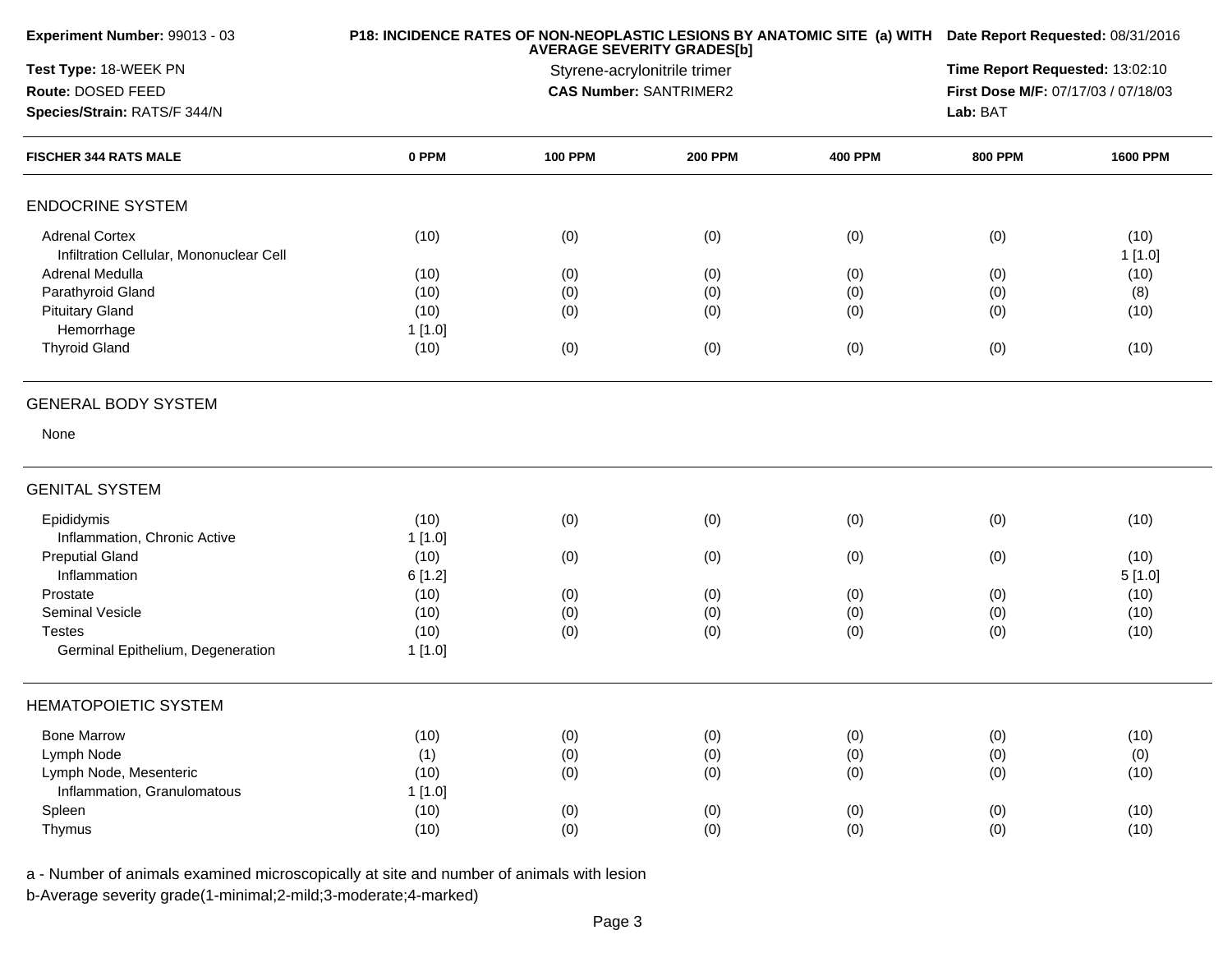| Experiment Number: 99013 - 03                                                            |                | P18: INCIDENCE RATES OF NON-NEOPLASTIC LESIONS BY ANATOMIC SITE (a) WITH Date Report Requested: 08/31/2016<br><b>AVERAGE SEVERITY GRADES[b]</b> |                |                                     |                |                |  |
|------------------------------------------------------------------------------------------|----------------|-------------------------------------------------------------------------------------------------------------------------------------------------|----------------|-------------------------------------|----------------|----------------|--|
| Test Type: 18-WEEK PN                                                                    |                | Styrene-acrylonitrile trimer                                                                                                                    |                |                                     |                |                |  |
| Route: DOSED FEED                                                                        |                | <b>CAS Number: SANTRIMER2</b>                                                                                                                   |                | First Dose M/F: 07/17/03 / 07/18/03 |                |                |  |
| Species/Strain: RATS/F 344/N                                                             |                |                                                                                                                                                 |                |                                     | Lab: BAT       |                |  |
| <b>FISCHER 344 RATS MALE</b>                                                             | 0 PPM          | <b>100 PPM</b>                                                                                                                                  | <b>200 PPM</b> | <b>400 PPM</b>                      | <b>800 PPM</b> | 1600 PPM       |  |
| <b>INTEGUMENTARY SYSTEM</b>                                                              |                |                                                                                                                                                 |                |                                     |                |                |  |
| Mammary Gland<br>Skin                                                                    | (10)<br>(10)   | (0)<br>(0)                                                                                                                                      | (0)<br>(0)     | (0)<br>(0)                          | (0)<br>(0)     | (10)<br>(10)   |  |
| MUSCULOSKELETAL SYSTEM                                                                   |                |                                                                                                                                                 |                |                                     |                |                |  |
| Bone                                                                                     | (10)           | (0)                                                                                                                                             | (0)            | (0)                                 | (0)            | (10)           |  |
| NERVOUS SYSTEM                                                                           |                |                                                                                                                                                 |                |                                     |                |                |  |
| <b>Brain</b>                                                                             | (10)           | (0)                                                                                                                                             | (0)            | (0)                                 | (0)            | (10)           |  |
| <b>RESPIRATORY SYSTEM</b>                                                                |                |                                                                                                                                                 |                |                                     |                |                |  |
| Lung<br>Inflammation, Chronic                                                            | (10)<br>5[1.0] | (0)                                                                                                                                             | (0)            | (0)                                 | (0)            | (10)<br>3[1.0] |  |
| Nose                                                                                     | (10)           | (0)                                                                                                                                             | (0)            | (0)                                 | (0)            | (10)           |  |
| Trachea                                                                                  | (10)           | (0)                                                                                                                                             | (0)            | (0)                                 | (0)            | (10)           |  |
| SPECIAL SENSES SYSTEM                                                                    |                |                                                                                                                                                 |                |                                     |                |                |  |
| Eye                                                                                      | (10)           | (0)                                                                                                                                             | (0)            | (0)                                 | (0)            | (10)           |  |
| Retina, Cyst                                                                             | 1[1.0]         |                                                                                                                                                 |                |                                     |                |                |  |
| Harderian Gland<br>Inflammation                                                          | (10)<br>1[1.0] | (0)                                                                                                                                             | (0)            | (0)                                 | (0)            | (10)<br>1[1.0] |  |
| <b>URINARY SYSTEM</b>                                                                    |                |                                                                                                                                                 |                |                                     |                |                |  |
| Kidney                                                                                   | (10)           | (0)                                                                                                                                             | (0)            | (0)                                 | (0)            | (10)           |  |
| Nephropathy                                                                              | 9[1.0]         |                                                                                                                                                 |                |                                     |                | 10 [1.0]       |  |
| a - Number of animals examined microscopically at site and number of animals with lesion |                |                                                                                                                                                 |                |                                     |                |                |  |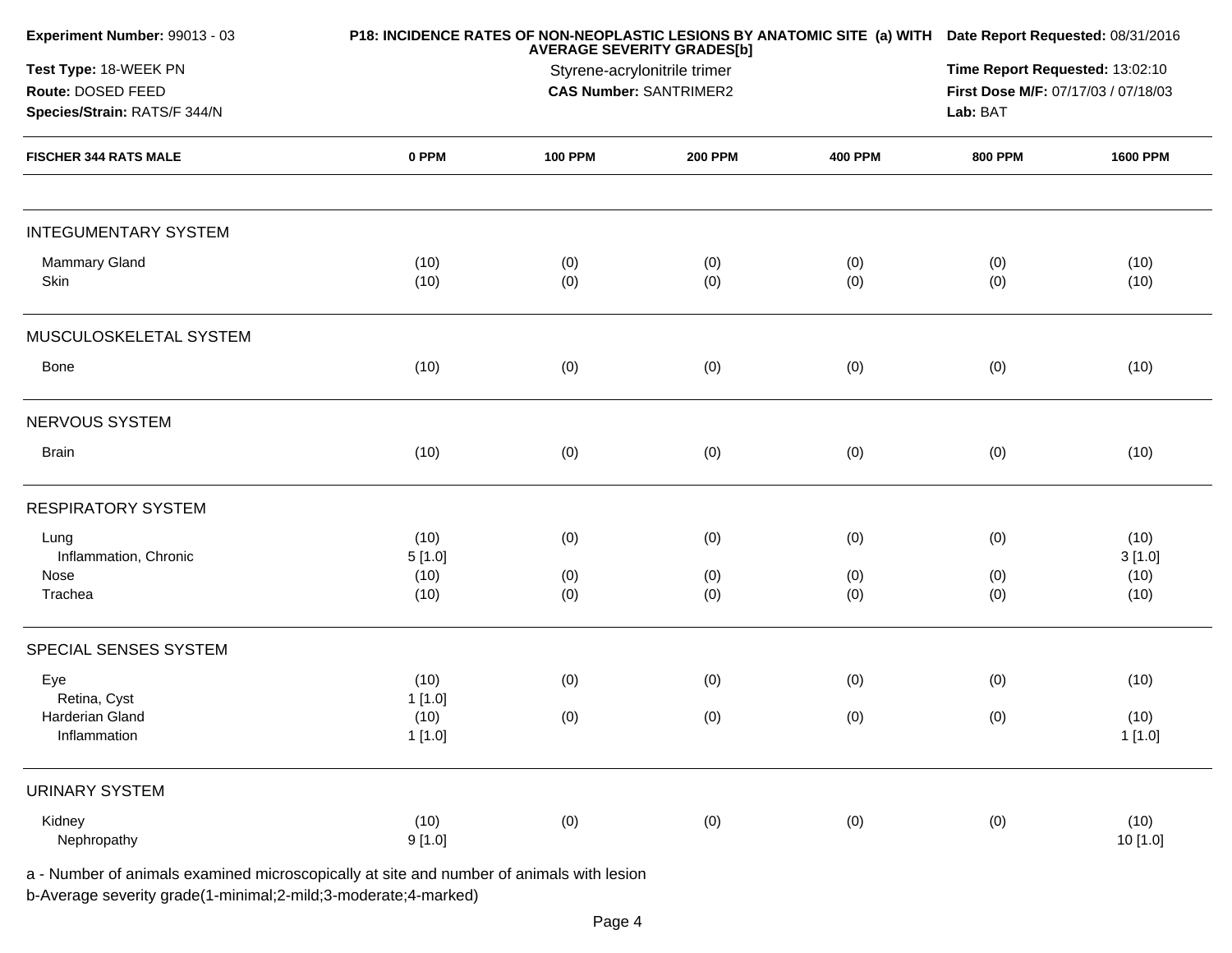| P18: INCIDENCE RATES OF NON-NEOPLASTIC LESIONS BY ANATOMIC SITE (a) WITH<br>Experiment Number: 99013 - 03<br><b>AVERAGE SEVERITY GRADES[b]</b> |       |                                                        |                |                | Date Report Requested: 08/31/2016 |                 |  |
|------------------------------------------------------------------------------------------------------------------------------------------------|-------|--------------------------------------------------------|----------------|----------------|-----------------------------------|-----------------|--|
| Test Type: 18-WEEK PN<br>Route: DOSED FEED                                                                                                     |       | <b>Time Report Requested: 13:02:10</b>                 |                |                |                                   |                 |  |
| Species/Strain: RATS/F 344/N                                                                                                                   |       | <b>First Dose M/F: 07/17/03 / 07/18/03</b><br>Lab: BAT |                |                |                                   |                 |  |
| <b>FISCHER 344 RATS MALE</b>                                                                                                                   | 0 PPM | <b>100 PPM</b>                                         | <b>200 PPM</b> | <b>400 PPM</b> | <b>800 PPM</b>                    | <b>1600 PPM</b> |  |
| Renal Tubule, Cyst<br>Urinary Bladder                                                                                                          | (10)  | (0)                                                    | (0)            | (0)            | (0)                               | (10)            |  |

\*\*\* END OF MALE \*\*\*

a - Number of animals examined microscopically at site and number of animals with lesionb-Average severity grade(1-minimal;2-mild;3-moderate;4-marked)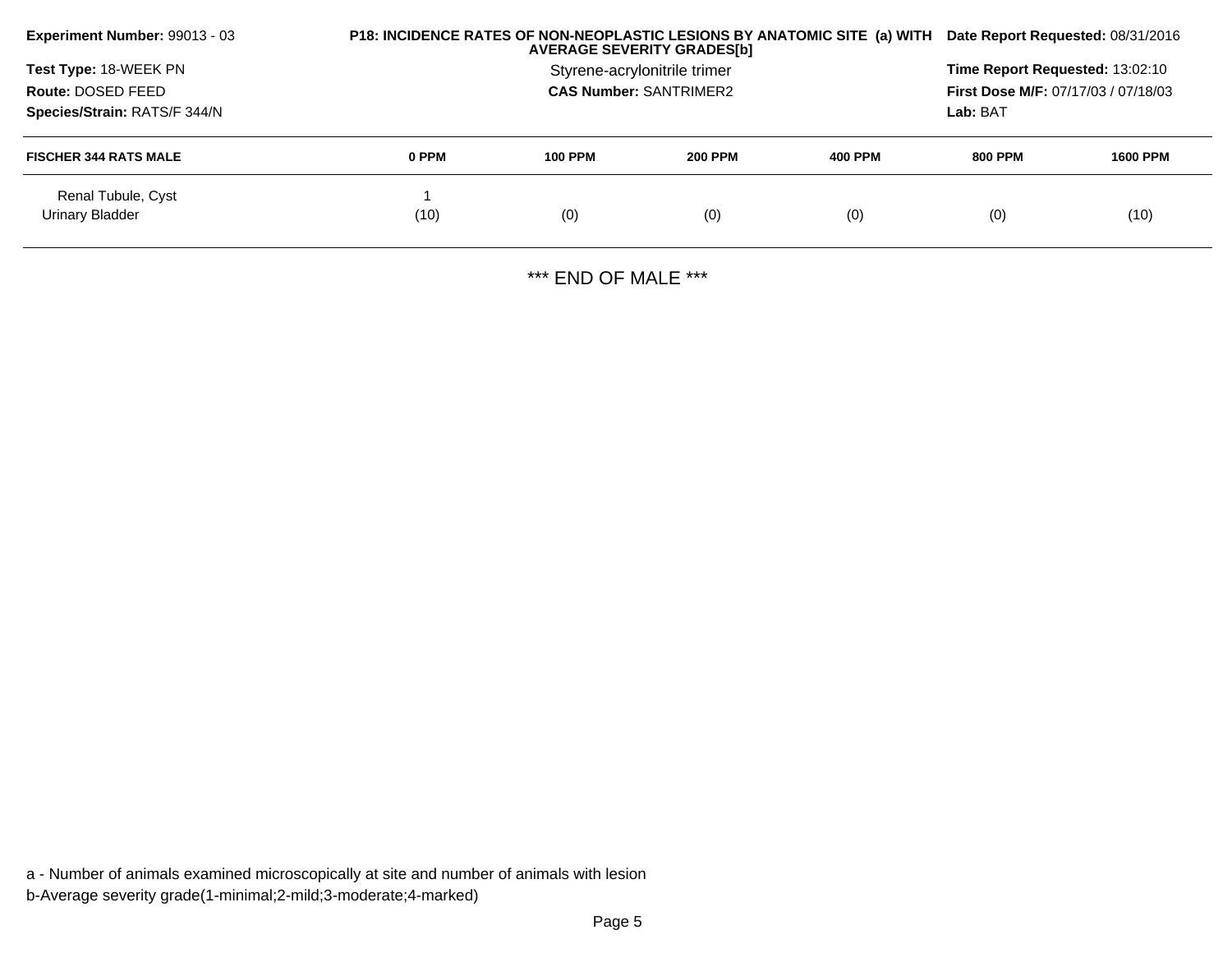| Experiment Number: 99013 - 03                                                |              | P18: INCIDENCE RATES OF NON-NEOPLASTIC LESIONS BY ANATOMIC SITE (a) WITH Date Report Requested: 08/31/2016 |                   |                                                                        |                   |                 |
|------------------------------------------------------------------------------|--------------|------------------------------------------------------------------------------------------------------------|-------------------|------------------------------------------------------------------------|-------------------|-----------------|
| Test Type: 18-WEEK PN                                                        |              | <b>AVERAGE SEVERITY GRADES[b]</b><br>Styrene-acrylonitrile trimer                                          |                   | Time Report Requested: 13:02:10<br>First Dose M/F: 07/17/03 / 07/18/03 |                   |                 |
| Route: DOSED FEED                                                            |              | <b>CAS Number: SANTRIMER2</b>                                                                              |                   |                                                                        |                   |                 |
| Species/Strain: RATS/F 344/N                                                 |              |                                                                                                            |                   |                                                                        |                   |                 |
| <b>FISCHER 344 RATS FEMALE</b>                                               | 0 PPM        | <b>100 PPM</b>                                                                                             | <b>200 PPM</b>    | <b>400 PPM</b>                                                         | <b>800 PPM</b>    | <b>1600 PPM</b> |
| <b>Disposition Summary</b>                                                   |              |                                                                                                            |                   |                                                                        |                   |                 |
| <b>Animals Initially In Study</b><br><b>Early Deaths</b><br><b>Survivors</b> | 10           | 10                                                                                                         | 10                | 10                                                                     | 10                | 10              |
| <b>Terminal Sacrifice</b><br><b>Animals Examined Microscopically</b>         | 10<br>10     | 10<br>$\mathbf 2$                                                                                          | 10<br>$\mathbf 1$ | 10<br>$\mathbf{1}$                                                     | 10<br>$\mathbf 2$ | 10<br>10        |
|                                                                              |              |                                                                                                            |                   |                                                                        |                   |                 |
| <b>ALIMENTARY SYSTEM</b>                                                     |              |                                                                                                            |                   |                                                                        |                   |                 |
| Esophagus                                                                    | (10)         | (0)                                                                                                        | (0)               | (0)                                                                    | (0)               | (10)            |
| Intestine Large, Cecum                                                       | (10)         | (0)                                                                                                        | (0)               | (0)                                                                    | (0)               | (10)            |
| Intestine Large, Colon                                                       | (10)         | (0)                                                                                                        | (0)               | (0)                                                                    | (0)               | (10)            |
| Intestine Large, Rectum                                                      | (10)         | (0)                                                                                                        | (0)               | (0)                                                                    | (0)               | (10)            |
| Intestine Small, Duodenum                                                    | (10)         | (0)                                                                                                        | (0)               | (0)                                                                    | (0)               | (10)            |
| Intestine Small, Ileum                                                       | (10)         | (0)                                                                                                        | (0)               | (0)                                                                    | (0)               | (10)            |
| Intestine Small, Jejunum                                                     | (10)         | (0)                                                                                                        | (0)               | (0)                                                                    | (0)               | (10)            |
| Liver                                                                        | (10)         | (2)                                                                                                        | (0)               | (1)                                                                    | (1)               | (10)            |
| Hepatodiaphragmatic Nodule                                                   | $\mathbf{1}$ | $\overline{2}$                                                                                             |                   | $\mathbf{1}$                                                           |                   | $\mathbf 1$     |
| Inflammation, Chronic                                                        | 10 [1.0]     | 2[1.0]                                                                                                     |                   | 1[1.0]                                                                 |                   | 10 [1.0]        |
| Mesentery                                                                    | (0)          | (0)                                                                                                        | (1)               | (0)                                                                    | (0)               | (0)             |
| Fat, Necrosis                                                                |              |                                                                                                            | 1[1.0]            |                                                                        |                   |                 |
| Pancreas                                                                     | (10)         | (0)                                                                                                        | (0)               | (0)                                                                    | (0)               | (10)            |
| Infiltration Cellular, Mononuclear Cell                                      |              |                                                                                                            |                   |                                                                        |                   | 4 [1.0]         |
| Salivary Glands                                                              | (10)         | (0)                                                                                                        | (0)               | (0)                                                                    | (0)               | (10)            |
| Stomach, Forestomach                                                         | (10)         | (0)                                                                                                        | (0)               | (0)                                                                    | (0)               | (10)            |
| Stomach, Glandular                                                           | (10)         | (0)                                                                                                        | (0)               | (0)                                                                    | (0)               | (10)            |
| Inflammation                                                                 |              |                                                                                                            |                   |                                                                        |                   | 1 [1.0]         |
| Glands, Ectasia                                                              |              |                                                                                                            |                   |                                                                        |                   | 1 [1.0]         |
| CARDIOVASCULAR SYSTEM                                                        |              |                                                                                                            |                   |                                                                        |                   |                 |
| <b>Blood Vessel</b>                                                          | (10)         | (0)                                                                                                        | (0)               | (0)                                                                    | (0)               | (10)            |
| Heart                                                                        | (10)         | (0)                                                                                                        | (0)               | (0)                                                                    | (0)               | (10)            |
| Cardiomyopathy                                                               | 6[1.0]       |                                                                                                            |                   |                                                                        |                   | 7[1.0]          |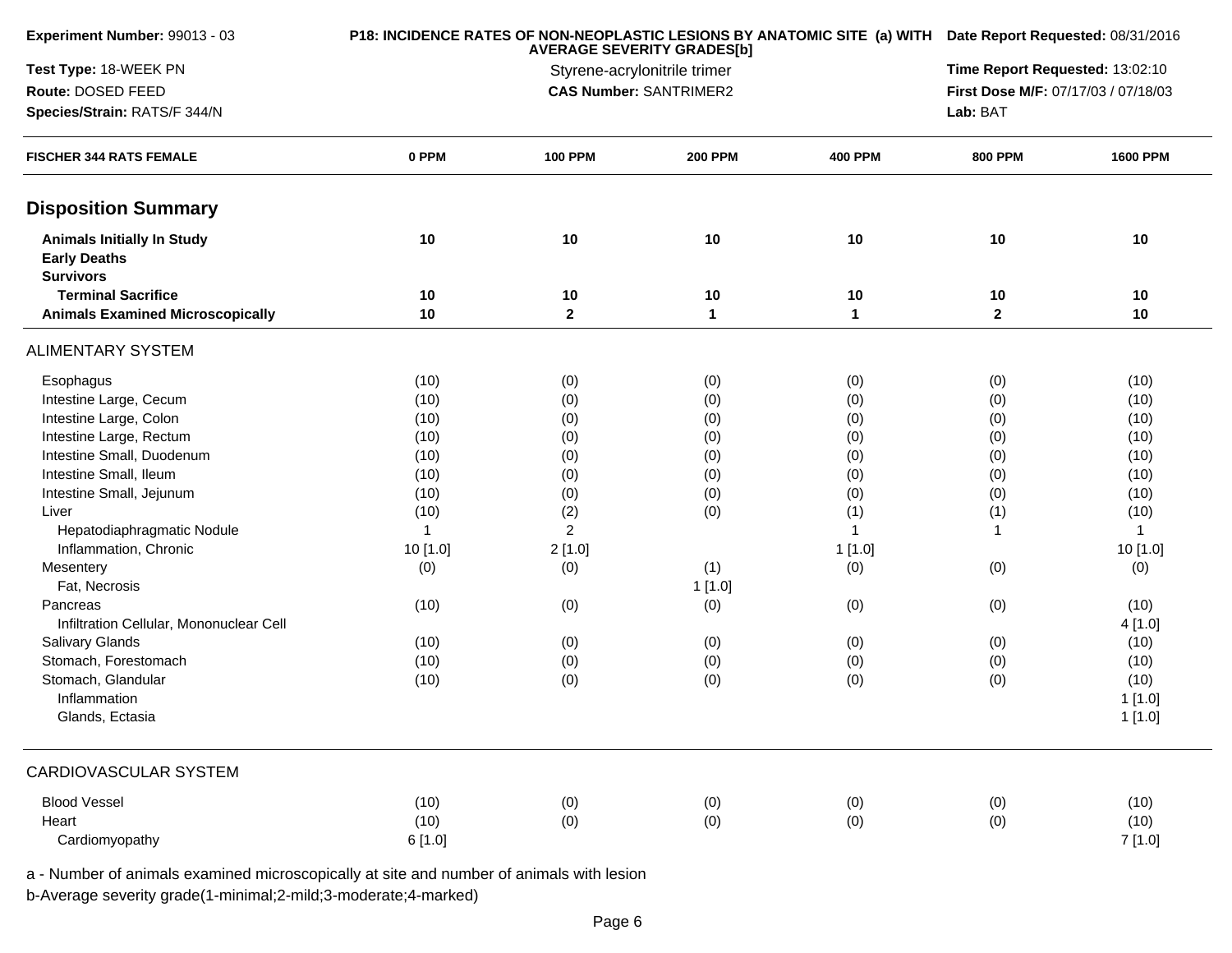|       | P18: INCIDENCE RATES OF NON-NEOPLASTIC LESIONS BY ANATOMIC SITE (a) WITH Date Report Requested: 08/31/2016 |                                                             |                                                                                                                                                                   |                                                             |                                                                                                              |
|-------|------------------------------------------------------------------------------------------------------------|-------------------------------------------------------------|-------------------------------------------------------------------------------------------------------------------------------------------------------------------|-------------------------------------------------------------|--------------------------------------------------------------------------------------------------------------|
|       |                                                                                                            |                                                             | Time Report Requested: 13:02:10                                                                                                                                   |                                                             |                                                                                                              |
|       |                                                                                                            |                                                             |                                                                                                                                                                   |                                                             |                                                                                                              |
|       |                                                                                                            |                                                             |                                                                                                                                                                   | Lab: BAT                                                    |                                                                                                              |
| 0 PPM | <b>100 PPM</b>                                                                                             | <b>200 PPM</b>                                              | <b>400 PPM</b>                                                                                                                                                    | <b>800 PPM</b>                                              | <b>1600 PPM</b>                                                                                              |
|       |                                                                                                            |                                                             |                                                                                                                                                                   |                                                             |                                                                                                              |
| (10)  |                                                                                                            |                                                             |                                                                                                                                                                   |                                                             | (10)                                                                                                         |
| (10)  |                                                                                                            |                                                             |                                                                                                                                                                   |                                                             | (10)                                                                                                         |
| (6)   | (0)                                                                                                        | (0)                                                         | (0)                                                                                                                                                               | (0)                                                         | (10)                                                                                                         |
|       |                                                                                                            |                                                             |                                                                                                                                                                   |                                                             | (10)                                                                                                         |
| (10)  | (0)                                                                                                        | (0)                                                         | (0)                                                                                                                                                               | (0)                                                         | (10)                                                                                                         |
|       |                                                                                                            |                                                             |                                                                                                                                                                   |                                                             |                                                                                                              |
|       |                                                                                                            |                                                             |                                                                                                                                                                   |                                                             |                                                                                                              |
|       |                                                                                                            |                                                             |                                                                                                                                                                   |                                                             |                                                                                                              |
|       |                                                                                                            |                                                             |                                                                                                                                                                   |                                                             | (10)                                                                                                         |
|       |                                                                                                            |                                                             |                                                                                                                                                                   |                                                             | 4 [1.0]                                                                                                      |
|       |                                                                                                            |                                                             |                                                                                                                                                                   |                                                             | (10)                                                                                                         |
|       |                                                                                                            |                                                             |                                                                                                                                                                   |                                                             | 1[2.0]                                                                                                       |
|       |                                                                                                            |                                                             |                                                                                                                                                                   |                                                             |                                                                                                              |
|       |                                                                                                            |                                                             |                                                                                                                                                                   |                                                             | (10)                                                                                                         |
|       |                                                                                                            |                                                             |                                                                                                                                                                   |                                                             | 1[2.0]                                                                                                       |
|       |                                                                                                            |                                                             |                                                                                                                                                                   |                                                             |                                                                                                              |
| (10)  | (0)                                                                                                        | (0)                                                         | (0)                                                                                                                                                               | (0)                                                         | (10)<br>1[2.0]                                                                                               |
|       |                                                                                                            |                                                             |                                                                                                                                                                   |                                                             | (1)                                                                                                          |
|       |                                                                                                            |                                                             |                                                                                                                                                                   |                                                             | 1[1.0]                                                                                                       |
|       |                                                                                                            |                                                             |                                                                                                                                                                   |                                                             | (10)                                                                                                         |
|       |                                                                                                            |                                                             |                                                                                                                                                                   |                                                             | 2[1.0]                                                                                                       |
|       |                                                                                                            |                                                             |                                                                                                                                                                   |                                                             | (10)                                                                                                         |
| (10)  | (0)                                                                                                        | (0)                                                         | (0)                                                                                                                                                               | (0)                                                         | (10)                                                                                                         |
|       | (10)<br>(10)<br>4 [1.0]<br>(10)<br>(10)<br>(0)<br>(10)<br>2[1.0]<br>(10)                                   | (0)<br>(0)<br>(0)<br>(0)<br>(0)<br>(0)<br>(0)<br>(0)<br>(0) | <b>AVERAGE SEVERITY GRADES[b]</b><br>Styrene-acrylonitrile trimer<br><b>CAS Number: SANTRIMER2</b><br>(0)<br>(0)<br>(0)<br>(0)<br>(0)<br>(0)<br>(0)<br>(0)<br>(0) | (0)<br>(0)<br>(0)<br>(0)<br>(0)<br>(0)<br>(0)<br>(0)<br>(0) | First Dose M/F: 07/17/03 / 07/18/03<br>(0)<br>(0)<br>(0)<br>(0)<br>(1)<br>1[1.0]<br>(0)<br>(0)<br>(0)<br>(0) |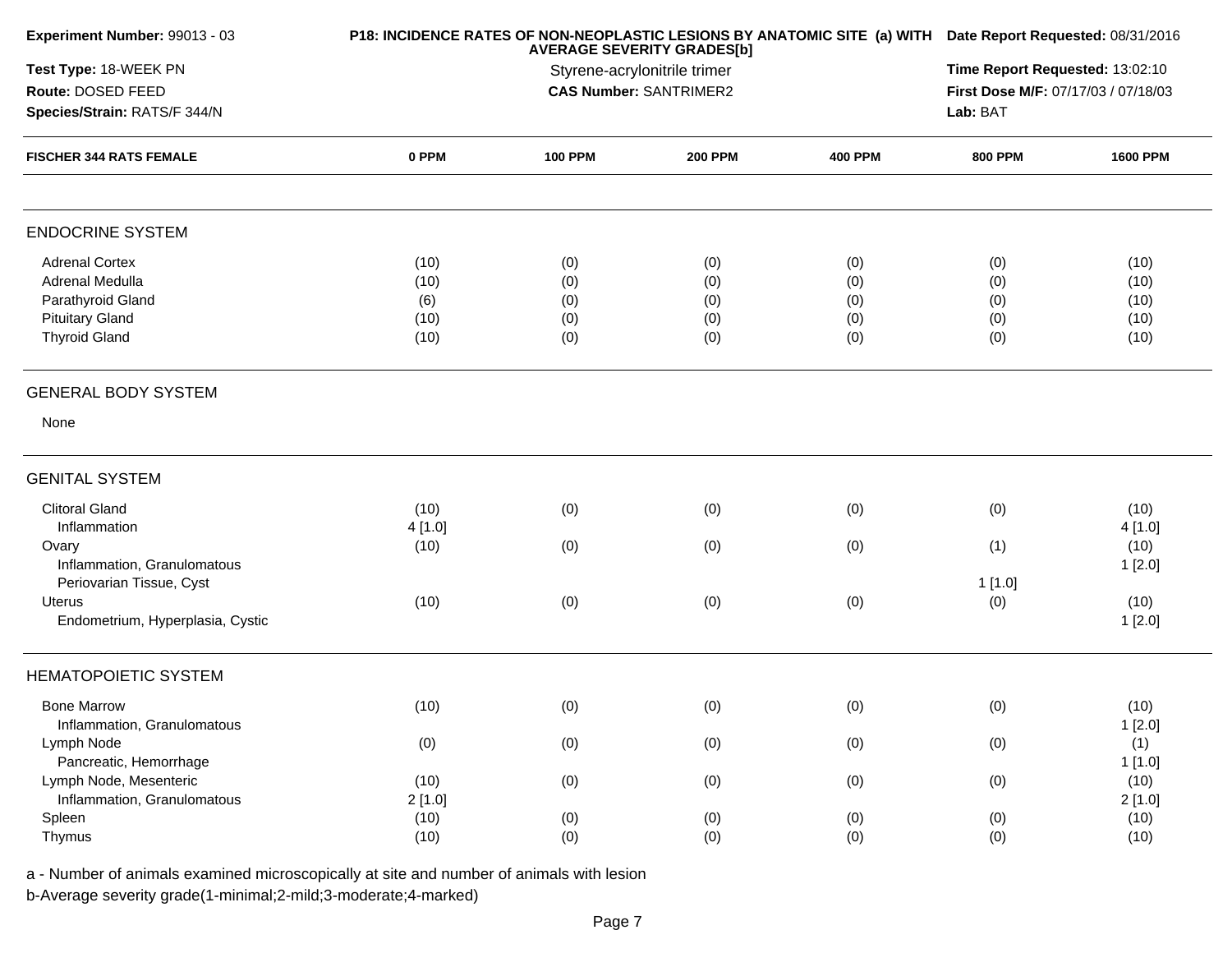| Experiment Number: 99013 - 03                                                                                     |                | <b>AVERAGE SEVERITY GRADES[b]</b> | P18: INCIDENCE RATES OF NON-NEOPLASTIC LESIONS BY ANATOMIC SITE (a) WITH Date Report Requested: 08/31/2016 |                                     |                                 |                        |  |  |  |
|-------------------------------------------------------------------------------------------------------------------|----------------|-----------------------------------|------------------------------------------------------------------------------------------------------------|-------------------------------------|---------------------------------|------------------------|--|--|--|
| Test Type: 18-WEEK PN                                                                                             |                | Styrene-acrylonitrile trimer      |                                                                                                            |                                     | Time Report Requested: 13:02:10 |                        |  |  |  |
| Route: DOSED FEED                                                                                                 |                | <b>CAS Number: SANTRIMER2</b>     |                                                                                                            | First Dose M/F: 07/17/03 / 07/18/03 |                                 |                        |  |  |  |
| Species/Strain: RATS/F 344/N                                                                                      |                |                                   |                                                                                                            |                                     |                                 |                        |  |  |  |
| <b>FISCHER 344 RATS FEMALE</b>                                                                                    | 0 PPM          | <b>100 PPM</b>                    | <b>200 PPM</b>                                                                                             | <b>400 PPM</b>                      | <b>800 PPM</b>                  | <b>1600 PPM</b>        |  |  |  |
| <b>INTEGUMENTARY SYSTEM</b>                                                                                       |                |                                   |                                                                                                            |                                     |                                 |                        |  |  |  |
| <b>Mammary Gland</b><br>Skin                                                                                      | (10)<br>(10)   | (0)<br>(0)                        | (0)<br>(0)                                                                                                 | (0)<br>(0)                          | (0)<br>(0)                      | (10)<br>(10)           |  |  |  |
| MUSCULOSKELETAL SYSTEM                                                                                            |                |                                   |                                                                                                            |                                     |                                 |                        |  |  |  |
| Bone                                                                                                              | (10)           | (0)                               | (0)                                                                                                        | (0)                                 | (0)                             | (10)                   |  |  |  |
| NERVOUS SYSTEM                                                                                                    |                |                                   |                                                                                                            |                                     |                                 |                        |  |  |  |
| <b>Brain</b>                                                                                                      | (10)           | (0)                               | (0)                                                                                                        | (0)                                 | (0)                             | (10)                   |  |  |  |
| <b>RESPIRATORY SYSTEM</b>                                                                                         |                |                                   |                                                                                                            |                                     |                                 |                        |  |  |  |
| Lung<br>Inflammation, Chronic                                                                                     | (10)<br>3[1.0] | (0)                               | (0)                                                                                                        | (0)                                 | (0)                             | (10)<br>6[1.2]         |  |  |  |
| Nose<br>Olfactory Epithelium, Inflammation,<br>Suppurative                                                        | (10)           | (0)                               | (0)                                                                                                        | (0)                                 | (0)                             | (10)<br>1 [1.0]        |  |  |  |
| Trachea                                                                                                           | (10)           | (0)                               | (0)                                                                                                        | (0)                                 | (0)                             | (10)                   |  |  |  |
| SPECIAL SENSES SYSTEM                                                                                             |                |                                   |                                                                                                            |                                     |                                 |                        |  |  |  |
| Eye<br>Harderian Gland<br>Inflammation                                                                            | (10)<br>(10)   | (0)<br>(0)                        | (0)<br>(0)                                                                                                 | (0)<br>(0)                          | (0)<br>(0)                      | (10)<br>(10)<br>3[1.7] |  |  |  |
| <b>URINARY SYSTEM</b>                                                                                             |                |                                   |                                                                                                            |                                     |                                 |                        |  |  |  |
| Kidney<br>Nephropathy<br>a - Number of animals examined microscopically at site and number of animals with lesion | (10)<br>2[1.0] | (0)                               | (0)                                                                                                        | (0)                                 | (0)                             | (10)<br>2[1.0]         |  |  |  |